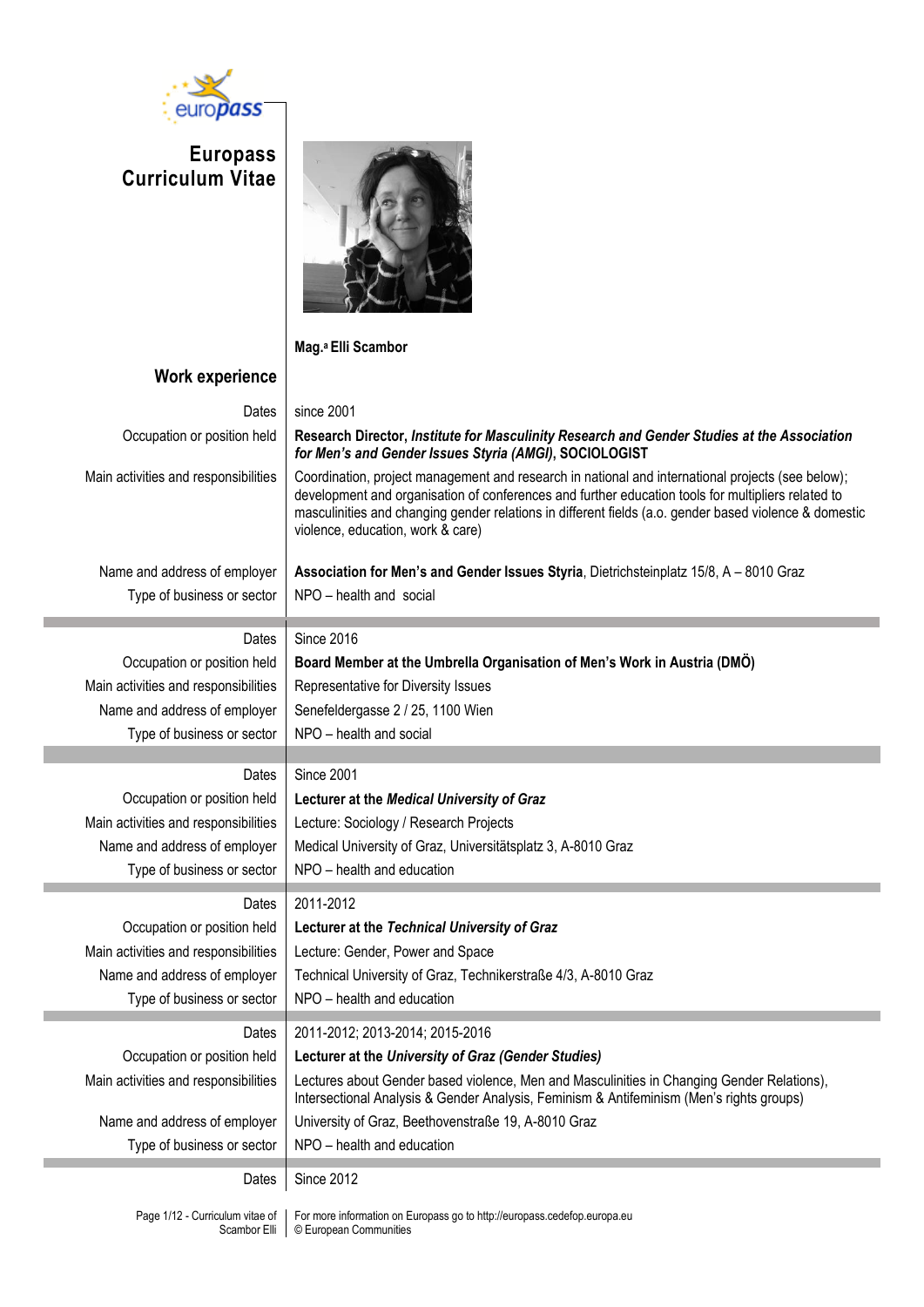| Occupation or position held          | Lecturer at the University of Applied Science Kärnten                                                                                                                                                                                                                                                                                                                                                                                             |
|--------------------------------------|---------------------------------------------------------------------------------------------------------------------------------------------------------------------------------------------------------------------------------------------------------------------------------------------------------------------------------------------------------------------------------------------------------------------------------------------------|
| Main activities and responsibilities | Lecture: Sociology in Youth Work (focus: violence-resilience, masculinities, diversity)                                                                                                                                                                                                                                                                                                                                                           |
| Name and address of employer         | University of Applied Science Kärnten<br>Hauptplatz 12, 9560 Feldkirchen, Österreich                                                                                                                                                                                                                                                                                                                                                              |
| Type of business or sector           | NPO - health and education                                                                                                                                                                                                                                                                                                                                                                                                                        |
|                                      |                                                                                                                                                                                                                                                                                                                                                                                                                                                   |
| Dates                                | 1999 - 2001                                                                                                                                                                                                                                                                                                                                                                                                                                       |
| Occupation or position held          | Researcher at the Institute for experimental Qualification- and Labour Market Research (IQuA -<br>Institut für experimentelle Qualifikations- und Arbeitsmarktforschung)                                                                                                                                                                                                                                                                          |
| Main activities and responsibilities | Project Management and Research, Evaluation<br>(Qualification & Education / Labour Market / Gender Mainstreaming / Gender Gap Analysis)                                                                                                                                                                                                                                                                                                           |
| Name and address of employer         | Institute for experimental Qualification- and Labour Market Research (IQuA - Institut für<br>experimentelle Qualifikations- und Arbeitsmarktforschung), Schulungszentrum Fohnsdorf,<br>Hauptstraße 69, A - 8753 Fohnsdorf                                                                                                                                                                                                                         |
| Type of business or sector           | NPO - education & research                                                                                                                                                                                                                                                                                                                                                                                                                        |
| Dates                                | $2000 - 2001$                                                                                                                                                                                                                                                                                                                                                                                                                                     |
| Occupation or position held          | Co-Founder of Peripherie - Institute for Practical Gender Research                                                                                                                                                                                                                                                                                                                                                                                |
| Main activities and responsibilities | <b>Board Member</b>                                                                                                                                                                                                                                                                                                                                                                                                                               |
| Name and address of employer         | Peripherie – Institute for Practical Gender Research, Friedrichgasse 3, A - 8010 Graz                                                                                                                                                                                                                                                                                                                                                             |
| Type of business or sector           | NPO - research                                                                                                                                                                                                                                                                                                                                                                                                                                    |
| Dates                                | since 1994                                                                                                                                                                                                                                                                                                                                                                                                                                        |
| Occupation or position held          | Self-employed researcher and consultant in the fields of Gender Research and Labour Market<br><b>Research</b>                                                                                                                                                                                                                                                                                                                                     |
| Main activities and responsibilities | Self employed work in the areas of Gender Research& Labour Market Research, Evaluation, Gender<br>Mainstreaming, Methodological Coaching and Statistical Analyses for Various Projects                                                                                                                                                                                                                                                            |
| Dates                                | 1985 - 1997                                                                                                                                                                                                                                                                                                                                                                                                                                       |
| Occupation or position held          | Psychosocial work experience                                                                                                                                                                                                                                                                                                                                                                                                                      |
| Main activities and responsibilities | Psychosocial work with male perpetrators (of domestic violence) after prison (DOWAS Innsbruck)<br>Psychosocial work with women in psychiatry and after inpatient treatment (ATZ Innsbruck)<br>Psychosocial work with physically and/or mentally disabled (young) adults (Lebenshilfe Tirol)<br>Open youth work (MK Jugendzentrum Innsbruck)<br>Educational and learning support for children and youngsters (District Authority Leibnitz, Styria) |
| Name and address of employer         | Administrative District Authority Leibnitz, Styria / Verein für psychische Gesundheit Tirol / Männer-<br>DOWAS (Durchgangsort für wohnungs- und arbeitssuchende Männer) Innsbruck / Lebenshilfe Tirol /<br>MK Jugendzentrum Innsbruck                                                                                                                                                                                                             |
| Type of business or sector           | Public administration / NGO's                                                                                                                                                                                                                                                                                                                                                                                                                     |
|                                      |                                                                                                                                                                                                                                                                                                                                                                                                                                                   |
| <b>Awards</b>                        | Käthe Leichter-Preis für Frauenforschung, Geschlechterforschung und Gleichstellung in der<br>Arbeitswelt 2016                                                                                                                                                                                                                                                                                                                                     |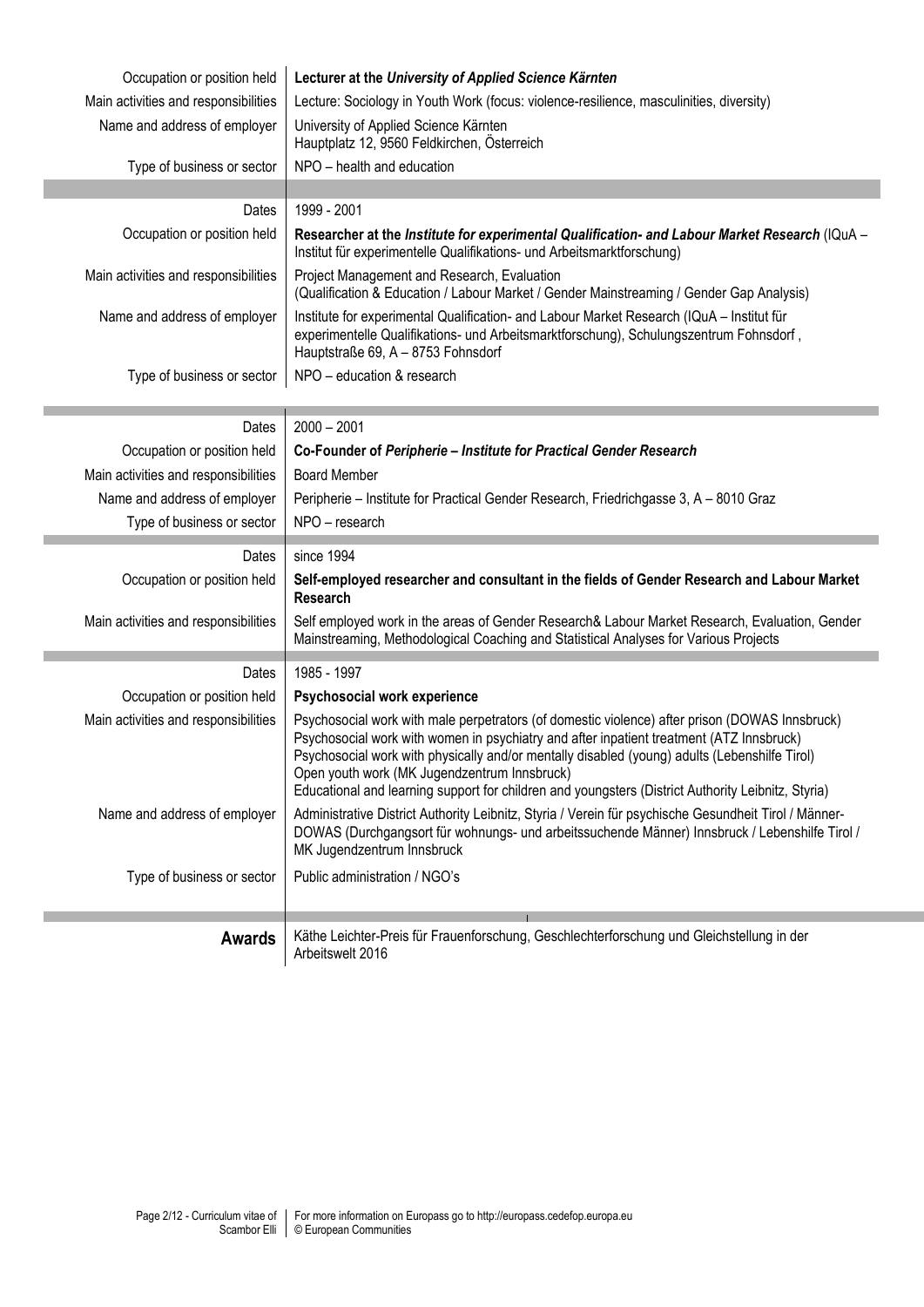# **Publications**

# **2021**

Scambor, Elli, Gärtner, Marc (2021): WHY SHOULD I CARE? MEN AS AGENTS AND BENEFICIARIES OF A GENDER EQUAL DIVISION OF CARE. In: Comas d'Argemir, Dolors i Bofill, Sílvia (eds.), El cuidado de mayores y dependientes: avanzando hacia la igualdad de género y la justicia social. Barcelona: Icaria, p. 259-278.

Scambor, Elli (2021). Warum Männergesundheitsförderung? Und Wie? In: Österreichische Hochschülerschaft, Referat für Menschenrechte und Gesellschaftspolitik, Mental Health - Psychische Gesundheit bei Studierenden. <https://mentalhealth.oeh.ac.at/broschuere>

Scambor, Elli, Täubrich, Malte, Busche, Mart, Könnecke, Bernard und Jutta Hartmann (2021): Potenziale einer heteronormativitätskritischen sexuellen Bildung für die Prävention sexualisierter Gewalt gegen Jungen\*. In: Laimbauer Viktoria und Paul Scheibelhofer, Sexualität und Pädagogik. Teil 2: Zur praktischen Umsetzung von Sexualpädagogik, schulheft 3/21 – 183, S. 98-108. <https://www.studienverlag.at/produkt/6157/schulheft-3-21-183/>

Dominik Sandner im Gespräch mit Elli Scambor - ein Podcast zum Thema persönliche Strategien im Umgang mit Widerständen gegen Gleichstellung. <https://www.wien.gv.at/menschen/gendermainstreaming/broschuere-genderfit-argumentieren.html>

Gärtner, Marc, Scambor, Elli & Oliver Posch (2021). Men in Care. Workplace Support for Caring Masculinities. Country Report Austria. <https://www.vmg-steiermark.at/de/forschung/publikation/men-care-workplace-support-caring-masculinities>

Kirchengast, Anna, Scambor, Elli, Gärtner, Marc (2021). Frauen\* auf dem Weg zu Führungspositionen im künstlerischen Bereich: Karrierebrüche und Karriereförderung. [https://genderforschung.kug.ac.at/gleichstellung/frauenfoerderung-und-gleichstellung/studie-frauen-auf-dem-weg-zu](https://genderforschung.kug.ac.at/gleichstellung/frauenfoerderung-und-gleichstellung/studie-frauen-auf-dem-weg-zu-fuhrungspositionen/)[fuhrungspositionen/](https://genderforschung.kug.ac.at/gleichstellung/frauenfoerderung-und-gleichstellung/studie-frauen-auf-dem-weg-zu-fuhrungspositionen/)

Mendel, Iris, Scambor, Elli, Bauer, Ursula, Führer, Petra und Dominik Sandner (2021). Genderfit argumentieren! Stadt Wien, Dezernat Gender Mainstreaming.<https://www.wien.gv.at/menschen/gendermainstreaming/broschuere-genderfit-argumentieren.html>

Theuretzbacher, Moritz & Elli Scambor (2021). FOMEN - FOCUS ON MEN Geschlechtersensibe und gewaltpräventive Zugänge in der Arbeit mit Männern\* mit internationalen Familiengeschichten. Ein Handbuch. Mit Beiträgen von Dean Ajduković, Silvia Amazzoni, Martina Čarija, Marc Gärtner, Heinrich Geldschläger, Marianne Hester, Petra Kremenjaš, Nicoleta Petalidou, Álvaro Ponce, Despina Syrri, Daliah Vakili and Emma Williamson. [https://www.vmg-steiermark.at/de/forschung/publikation/fomen-focus-men-geschlechtersensibe-und-gewaltpraeventive-zugaenge](https://www.vmg-steiermark.at/de/forschung/publikation/fomen-focus-men-geschlechtersensibe-und-gewaltpraeventive-zugaenge-der-arbeit)[der-arbeit](https://www.vmg-steiermark.at/de/forschung/publikation/fomen-focus-men-geschlechtersensibe-und-gewaltpraeventive-zugaenge-der-arbeit)

Theuretzbacher, M., Ajduković, D., Amazzoni, S., Čarija, M., Geldschläger, H., Ponce, Á., Scambor, E., Syrri D. & D. Vakili (2021). FOMEN Interventions- und Bildungsprogramm zur Geschlechtersensibilisierung und Prävention geschlechtsbezogener Gewalt mit Männern\* mit internationalen Familiengeschichten. Methoden und Tools[. https://www.focus-on](https://www.focus-on-men.eu/fileadmin/WWP_Network/redakteure/Projects/FOMEN/Education/FOMEN_Education-Intervention-Program_Toolkit_DE.pdf)[men.eu/fileadmin/WWP\\_Network/redakteure/Projects/FOMEN/Education/FOMEN\\_Education-Intervention-Program\\_Toolkit\\_DE.pdf](https://www.focus-on-men.eu/fileadmin/WWP_Network/redakteure/Projects/FOMEN/Education/FOMEN_Education-Intervention-Program_Toolkit_DE.pdf)

# **2020**

Gärtner, Marc & Scambor, Elli (2020). CARING MASCULINITIES. Über Männlichkeiten und Sorgearbeit. In: AUS POLITIK UND ZEITGESCHICHTE, Beilage zur Wochenzeitung Das Parlament, 70. Jahrgang, 45/2020, S. 22-27. <https://www.bpb.de/apuz/care-arbeit-2020/317852/caring-masculinities-ueber-maennlichkeiten-und-sorgearbeit>

Scambor, Elli (2020, online). Culture of Care. Das hilft Jungen\*, die von sexualisierter Gewalt betroffen sind. Auf Gewaltinfo.at [https://www.gewaltinfo.at/themen/2020\\_03/culture-of-care.php](https://www.gewaltinfo.at/themen/2020_03/culture-of-care.php)

#### **2019**

Scambor, Elli, Gärtner, Marc (Hg.) (2019). Boys in Care - Jungen\* stärken bei der Wahl eines sozialen, erzieherischen oder pflegerischen Berufs. Ein Handbuch für pädagogische Fachkräfte und Multiplikator\*innen für geschlechterreflektierende Berufsorientierung. Erstellt im Rahmen des Europäischen Projekts "BOYS IN CARE – Strengthening Boys to pursue Care Occupations (BiC)", kofinanziert von BMBWF und BMASGK. <https://vmg-steiermark.at/de/forschung/publikation/boys-care-jungen-staerken-bei-der-wahl-eines-sozialen-erzieherischen-oder>

Scambor, Elli (2019). Zwischen Hegemonialer Männlichkeit und Caring Masculinities – Männlichkeiten in der Conrad-von Hötzendorf-Straße. In: Prickermayr, Nicole, Demkratie und Freiden auf der Straße: Comrade Conrade. Ein Kunst-, Forschungs- und Friedensprojekt in Graz 2016-2019. Graz: Clio. S. 194-195.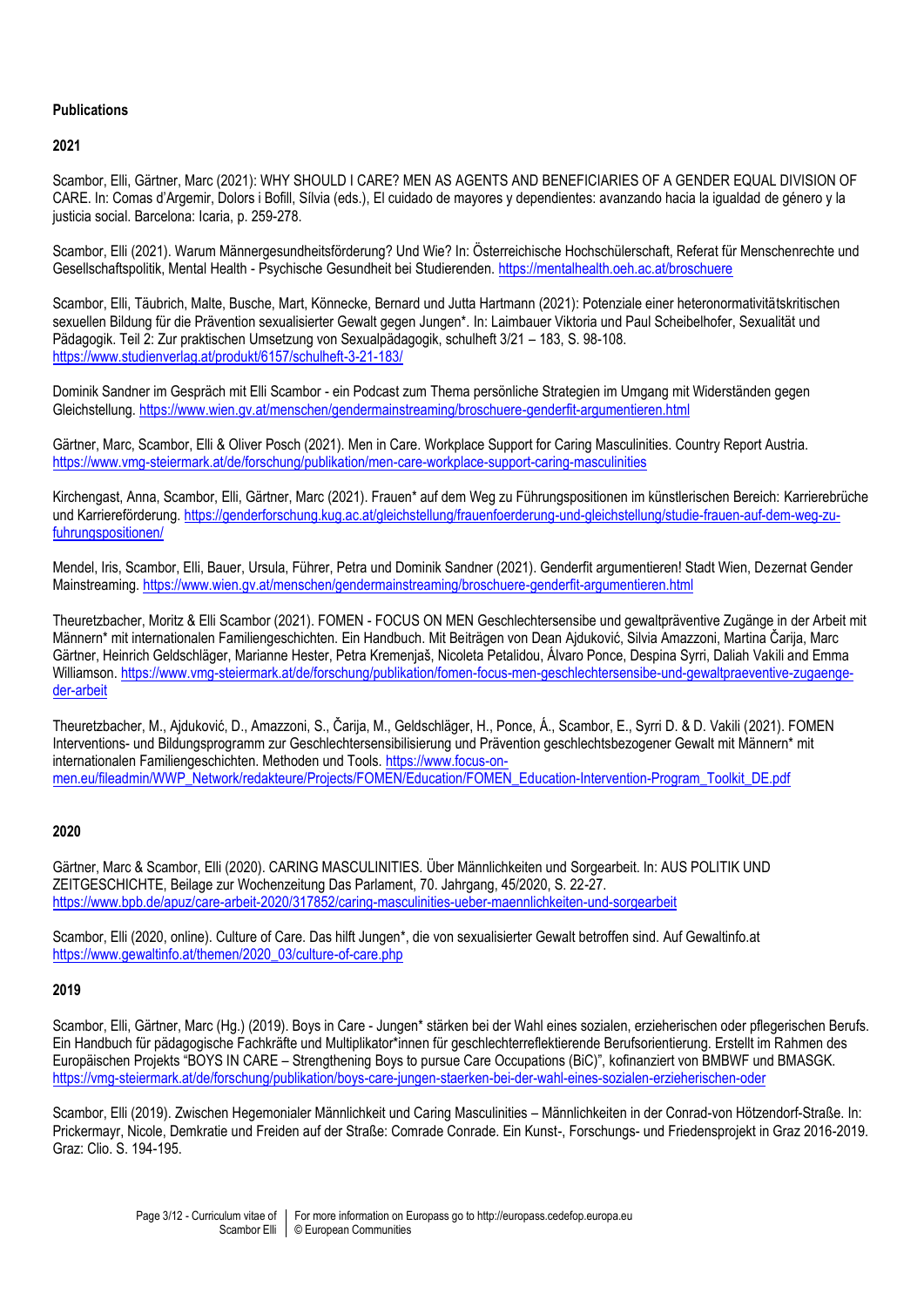Scambor, Elli & Marc Gärtner (2019). Barriers and Supportive Conditions for Caring Masculinities. In: Hrzenjak, Majda & Elli Scambor, Thematic section: MASCULINITIES AND CARE: MEN'S EXPERIENCES IN FORMAL AND INFORMAL CARE WORK, Theorija in praksa 4 (2019), [https://www.fdv.uni-lj.si/en/journals/science-journals/teorija-in-praksa/about-journal/teorija-in-praksa-4-\(2019\)](https://www.fdv.uni-lj.si/en/journals/science-journals/teorija-in-praksa/about-journal/teorija-in-praksa-4-(2019))

Hrzenjak, Majda & Elli Scambor (2019). Why do research into men's care work?. In: Hrzenjak, Majda & Elli Scambor, Thematic section: MASCULINITIES AND CARE: MEN'S EXPERIENCES IN FORMAL AND INFORMAL CARE WORK, Theorija in praksa 4 (2019), [https://www.fdv.uni-lj.si/en/journals/science-journals/teorija-in-praksa/about-journal/teorija-in-praksa-4-\(2019\)](https://www.fdv.uni-lj.si/en/journals/science-journals/teorija-in-praksa/about-journal/teorija-in-praksa-4-(2019))

Kirchengast, Anna & Elli Scambor (2019). GeFöM - Bedarfe und Handlungsempfehlungen zur Gesundheitsförderung von Männern\* in der Steiermark. Ergebnisbericht einer Bedarfsanalyse in Steirischen Regionen. Gefördert vom Land Steiermark/ Gesundheit. <https://vmg-steiermark.at/de/forschung/publikation/gefoem-bedarfe-und-handlungsempfehlungen-zur-gesundheitsfoerderung-von>

Scambor, Elli, Jauk, Dani, Gärtner, Marc & Erika Bernacchi (2019). Caring masculinities in action: Teaching beyond and against the gendersegregated labour market. In Magaraggia, S., Mauerer, G. & Schmidbaur, M. (ed.): Feminist Perspectives on Teaching Masculinities. Learning Beyond Stereotypes; ATGENDER, Routledge 2019. [https://www.routledge.com/Feminist-Perspectives-on-Teaching-Masculinities-Learning-Beyond-Stereotypes/Magaraggia-Mauerer-](https://www.routledge.com/Feminist-Perspectives-on-Teaching-Masculinities-Learning-Beyond-Stereotypes/Magaraggia-Mauerer-Schmidbaur/p/book/9780367193287)[Schmidbaur/p/book/9780367193287](https://www.routledge.com/Feminist-Perspectives-on-Teaching-Masculinities-Learning-Beyond-Stereotypes/Magaraggia-Mauerer-Schmidbaur/p/book/9780367193287)

Scambor, Elli & Johanna Stadlbauer (Hg.) (2019). Unterstützende Lebenswelten gegen sexualisierte Gewalt schaffen. Ein Praxishandbuch für Fachkräfte die mit Jungen\* arbeiten. [https://boyscultureofcarede.wordpress.com/handbuch\\_at](https://boyscultureofcarede.wordpress.com/handbuch_at)

# **2018**

Scambor, Elli, Rieske, Thomas Viola, Wittenzellner, Ulla, Schlingmann, Thomas, Könnecke, Bernard, Puchert, Ralf (2018). Was hilft? Aufdeckungsprozesse bei männlichen Betroffenen von sexualisierter Gewalt in Kindheit und Jugend. In: Martin Wazlawik, Heinz-Jürgen Voß, Alexandra Retkowski und Anja Henningsen, Sexuelle Gewalt in pädagogischen Kontexten. Aktuelle Forschungen und Reflexionen. Wiesbaden: Springer VS, S. 109-123.

<https://www.springer.com/us/book/9783658180003>

Etl, Sabine, Biltgen, Raoul, Scambor, Elli (2018). Neue Wege in der arbeitsmarktorientierten Beratung und Betreuung von Männern. Das Projekt »Männer BBE« des AMS Wien und der Männerberatung Wien. AMS report 130 <https://www.ams-forschungsnetzwerk.at/deutsch/publikationen/BibShow.asp?id=12617&sid=582933469&look=2&jahr=2018>

Rieske, Thomas Viola, Scambor, Elli & Wittenzellner, Ulla (2018). Aufdeckungsprozesse bei männlichen Betroffenen von sexualisierter Gewalt in Kindheit und Jugend. In: Sabine Andresen und Rudolf Tippelt, Sexuelle Gewalt in Kindheit und Jugend, Theoretische, empirische und konzeptionelle Erkenntnisse und Herausforderungen erziehungswissenschaftlicher Forschung, Zeitschrift für Pädagogik, 64. Beiheft. S.138 - 148. [https://www.beltz.de/produkt\\_produktdetails/37425-sexuelle\\_gewalt\\_in\\_kindheit\\_und\\_jugend.html](https://www.beltz.de/produkt_produktdetails/37425-sexuelle_gewalt_in_kindheit_und_jugend.html)

Scambor, Elli & Dani Jauk (2018). 'Mander es isch Zeit.' Antifeministische Positionen im österreichischen Männerrechtsdiskurs, in: Lang, Juliane & Ulrich Peters, Antifeminismus in Bewegung. Aktuelle Debatten um Geschlecht und sexuelle Vielfalt. Hamburg: Marta Press. S. 159-188. <http://www.marta-press.de/cms/verlagsprogramm-sachbuch/hg-antifeminismusinbewegung>

Scambor, Elli, Wittenzellner, Ulla & Rieske, Thomas V. (2018). Bedingungen für gelingende Aufdeckungsprozesse. In A. Retkowski, A. Treibel & E. Tuider (Hrsg.), Handbuch Sexualisierte Gewalt und pädagogische Kontexte. Theorie, Forschung, Praxis. Weinheim: Beltz Juventa. S.709-718. [https://www.beltz.de/fachmedien/paedagogik/buecher/produkt\\_produktdetails/33802](https://www.beltz.de/fachmedien/paedagogik/buecher/produkt_produktdetails/33802-handbuch_sexualisierte_gewalt_und_paedagogische_kontexte.html) handbuch sexualisierte gewalt und paedagogische kontexte.html

Rieske, Thomas V., Scambor, Elli & Wittenzellner, Ulla (2018). Aufdeckung/Disclosure als multidimensionale Prozesse. In A. Retkowski, A. Treibel & E. Tuider (Hrsg.), Handbuch Sexualisierte Gewalt und pädagogische Kontexte. Theorie, Forschung, Praxis. Weinheim: Beltz Juventa. S.700-708.

[https://www.beltz.de/fachmedien/paedagogik/buecher/produkt\\_produktdetails/33802](https://www.beltz.de/fachmedien/paedagogik/buecher/produkt_produktdetails/33802-handbuch_sexualisierte_gewalt_und_paedagogische_kontexte.html) handbuch sexualisierte gewalt und paedagogische kontexte.html

Scambor, E., Rieske, T.V., Wittenzellner, U. (2018). Verläufe von Aufdeckungsprozessen bei männlichen Betroffenen von sexualisierter Gewalt in Kindheit und Jugend. In: Rieske T., Scambor E., Wittenzellner U., Könnecke B., Puchert R. (eds) Aufdeckungsprozesse männlicher Betroffener von sexualisierter Gewalt in Kindheit und Jugend. Sexuelle Gewalt und Pädagogik, vol 4. Springer VS, Wiesbaden. S.57-182. [http://www.springer.com/de/book/9783658158026?wt\\_mc=ThirdParty.SpringerLink.3.EPR653.About\\_eBook](http://www.springer.com/de/book/9783658158026?wt_mc=ThirdParty.SpringerLink.3.EPR653.About_eBook)

Scambor, E, Rieske, T.V., Wittenzellner, U., Könnecke, B., Puchert, R. (2018). Studiendesign. Methodische Herangehensweisen in der Erforschung von Prozessen der Aufdeckung von sexualisierter Gewalt gegen männliche Kinder und Jugendliche. In: Rieske T., Scambor E., Wittenzellner U., Könnecke B., Puchert R. (eds) Aufdeckungsprozesse männlicher Betroffener von sexualisierter Gewalt in Kindheit und Jugend. Sexuelle Gewalt und Pädagogik, vol 4. Springer VS, Wiesbaden.

[http://www.springer.com/de/book/9783658158026?wt\\_mc=ThirdParty.SpringerLink.3.EPR653.About\\_eBook](http://www.springer.com/de/book/9783658158026?wt_mc=ThirdParty.SpringerLink.3.EPR653.About_eBook)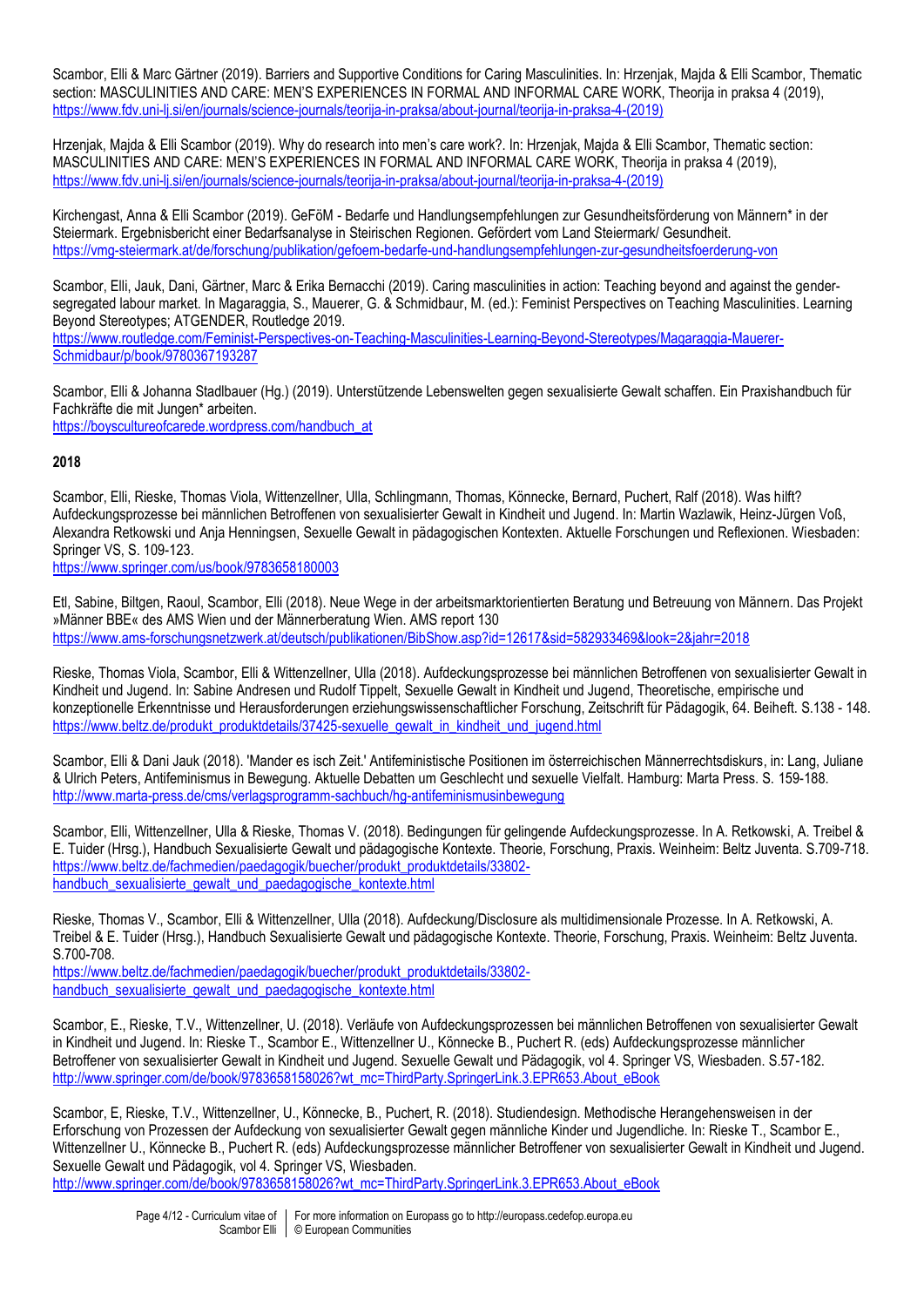Rieske, T.V., Scambor, E., Wittenzellner, U. (2018). Was hilft männlichen Betroffenen von sexualisierter Gewalt in Kindheit und Jugend. In: Rieske T., Scambor E., Wittenzellner U., Könnecke B., Puchert R. (eds) Aufdeckungsprozesse männlicher Betroffener von sexualisierter Gewalt in Kindheit und Jugend. Sexuelle Gewalt und Pädagogik, vol 4. Springer VS, Wiesbaden. S.183-280. [http://www.springer.com/de/book/9783658158026?wt\\_mc=ThirdParty.SpringerLink.3.EPR653.About\\_eBook](http://www.springer.com/de/book/9783658158026?wt_mc=ThirdParty.SpringerLink.3.EPR653.About_eBook)

#### **2017**

Scambor, E. (2017). "… erzähl, wenn dir danach ist. Ich höre zu." Hilfreiche Bedingungen und Aufdeckungsverläufe bei männlichen Betroffenen von sexualisierter Gewalt in Kindheit und Jugend. In: soziales kapital. wissenschaftliches journal österreichischer fachhochschul-studiengänge soziale arbeit, Bd. 17.<http://soziales-kapital.at/index.php/sozialeskapital/article/view/497>

Scambor, E. & Bissuti, R. (2017). Drei Seiten einer Medaille. Standortbestimmung gleichstellungsorientierter Männerarbeit im geschlechterpolitischen Feld. In: Krainz, U., Strasser, I. & Buchner, M.: Kritische Männerarbeit. Positionen, aktuelle Entwicklungen und psychosoziale Praxis. Journal für Psychologie, Jahrgang 25 (2017), Ausgabe 2, S.95-119. <https://www.journal-fuer-psychologie.de/index.php/jfp>

Scambor, E., Kurzmann, M. M. (2017). Intersektionale Zugänge in der Burschenarbeit. Anerkennungspraktiken als Maßnahmen gegen Exklusion und Gewalt. In: Kronberger, S., Oberlechner, M., Bramberger, A. (Hrsg.). Bildung – Intersektionalität - Geschlecht (S. 55-70). Innsbruck: StudienVerlag.

Adler-Klausner, E., Jauk, D., Mayer, S., Scambor, E. (2017). Gleichberechtigte Wissenschaft. Fundiert argumentieren für Gender Studies. Herausgegeben von der Koordinationsstelle für Geschlechterstudien und Gleichstellung, Universität Graz. [https://koordination-gender.uni](https://koordination-gender.uni-graz.at/de/neuigkeiten/detail/article/gleichberechtigte-wissenschaft-fundiert-argumentieren-fuer-gender-studies-1/)[graz.at/de/neuigkeiten/detail/article/gleichberechtigte-wissenschaft-fundiert-argumentieren-fuer-gender-studies-1/](https://koordination-gender.uni-graz.at/de/neuigkeiten/detail/article/gleichberechtigte-wissenschaft-fundiert-argumentieren-fuer-gender-studies-1/)

Bergmann, N., Gassler, H., Kugi-Mazza, E., Leitner, A., Scambor, E. & Waid, M. (2017): Berufsbildung ,aktuell': Renaissance der altbekannten Arbeitsmarktsegregation oder neue Möglichkeit für eine gleichstellungsorientierte Arbeitswelt? In: Schlögl, P., /Moser, D., Stock, M., Schmid, K. & Gramlinger, F. (Hg.): Berufsbildung, eine Renaissance? Motor für Innovation, Beschäftigung, Teilhabe, Aufstieg, Wohlstand,.... München: Bertelsmann Verlag. S. 184-198.

Download: [https://www.wbv.de/shop/themenbereiche/bildungs-und](https://www.wbv.de/shop/themenbereiche/bildungs-und-sozialforschung/shop/detail/name/_/0/1/6004552/facet/6004552/nb/0/category/216.html)[sozialforschung/shop/detail/name/\\_/0/1/6004552/facet/6004552///////nb/0/category/216.html](https://www.wbv.de/shop/themenbereiche/bildungs-und-sozialforschung/shop/detail/name/_/0/1/6004552/facet/6004552/nb/0/category/216.html)

Gärtner, Marc & Scambor, Elli (2017): Boys in Care - Analyse von Unterrichtsmaterialien/ Teilberichte des Österreichischen Länderberichts im Auftrag des Bildungsministeriums. <https://vmg-steiermark.at/de/forschung/publikation/boys-care-analyse-von-unterrichtsmaterialien>

Gärtner, Marc & Scambor, Elli (2017): Boys in Care - Analyse von Boys' Day Materialien/ Teilberichte des Österreichischen Länderberichts im Auftrag des Sozialministeriums. [https://vmg-steiermark.at/de/forschung/publikation/boys-care-analyse-von-boys-day-materialien-teilberichte-des](https://vmg-steiermark.at/de/forschung/publikation/boys-care-analyse-von-boys-day-materialien-teilberichte-des-oesterreichischen)[oesterreichischen](https://vmg-steiermark.at/de/forschung/publikation/boys-care-analyse-von-boys-day-materialien-teilberichte-des-oesterreichischen)

Rieske, T.V., Scambor, E., Wittenzellner, U. (2017). Was hilft männlichen Betroffenen von sexualisierter Gewalt in Kindheit und Jugend. In: Rieske T., Scambor E., Wittenzellner U., Könnecke B., Puchert R. (eds) Aufdeckungsprozesse männlicher Betroffener von sexualisierter Gewalt in Kindheit und Jugend. Sexuelle Gewalt und Pädagogik, vol 4. Springer VS, Wiesbaden. S.183-280. [http://www.springer.com/de/book/9783658158026?wt\\_mc=ThirdParty.SpringerLink.3.EPR653.About\\_eBook](http://www.springer.com/de/book/9783658158026?wt_mc=ThirdParty.SpringerLink.3.EPR653.About_eBook)

Rieske T.V., Scambor E., Wittenzellner U., Könnecke B., Puchert R., Schlingmann T. (2018) *"Aufdeckung und Prävention von sexualisierter Gewalt gegen männliche Kinder und Jugendliche"* – Einführung in ein Forschungs- und Praxisentwicklungsprojekt. In: Rieske T., Scambor E., Wittenzellner U., Könnecke B., Puchert R. (eds) Aufdeckungsprozesse männlicher Betroffener von sexualisierter Gewalt in Kindheit und Jugend. Sexuelle Gewalt und Pädagogik, vol 4. Springer VS, Wiesbaden.

[http://www.springer.com/de/book/9783658158026?wt\\_mc=ThirdParty.SpringerLink.3.EPR653.About\\_eBook](http://www.springer.com/de/book/9783658158026?wt_mc=ThirdParty.SpringerLink.3.EPR653.About_eBook)

Scambor, C. & Scambor, E. (2017). Gender Based Violence and the Role of Men (Nasilje na podlagi spola in vloga moških). In: Časopis za kritiko znanosti, Let. XLV, 2017, Številka 267. P.115-127.

# **2016**

Scambor, E., Holter, O.G. & Theunert, M. (2016). Caring Masculinities - Men as Actors and Beneficiaries of Gender Equality, in: Documentation of the 3<sup>rd</sup> International Conference on Men and Equal Opportunities in Luxemburg 2016, S. 27-37. <http://vmg-steiermark.at/de/forschung/publikation/caring-masculinities-men-actors-and-beneficiaries-gender-equality>

Scambor, E./ Wittenzellner, U./ Puchert, R./ Rieske, T.V./ Könnecke, B. (2016). "... dass die Leute da auch genauer hingucken" Wie kann die Aufdeckung von sexualisierter Gewalt bei männlichen Kindern und Jugendlichen in der Jugendarbeit gefördert werden? In sozialmagazin - Die Zeitschrift für Soziale Arbeit, 41. Jg. H.7-8, Beltz Juventa. S. 60-67.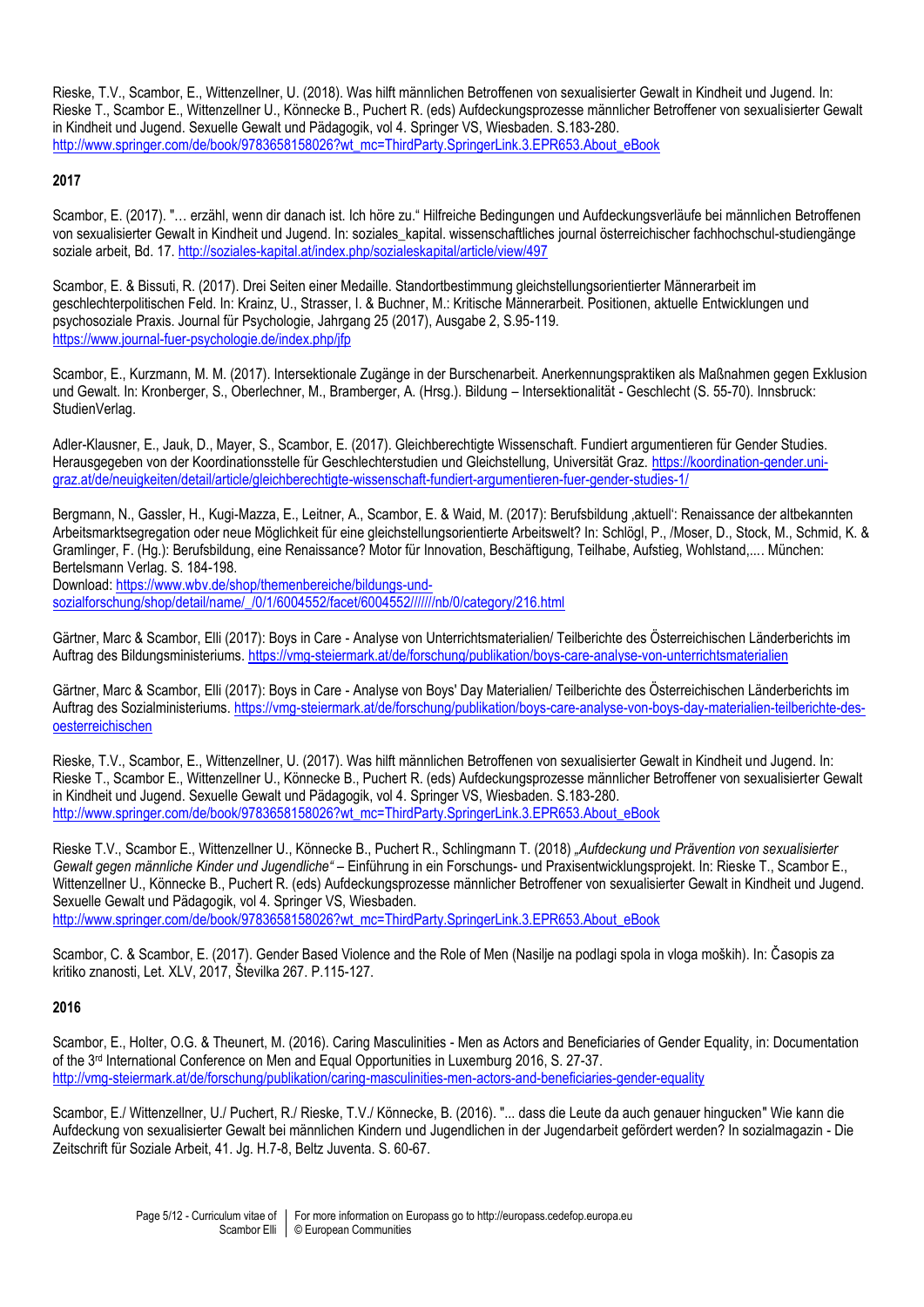Scambor, E. (2016). Burschen und Care-Berufe: Geschlechtersegregation, Barrieren und bewährte Praktiken. In: Putz, S., Stockhammer, H. & Sturm, R. (Hg.): Geschlecht, Berufswahl und Arbeitsmarkt. Eine aktuelle Projektschau der Abt. Arbeitsmarktforschung und Berufsinformation und der Abt. Arbeitsmarktpolitik für Frauen des AMS Österreich. AMS Report 113. S. 24-39. <http://www.ams-forschungsnetzwerk.at/deutsch/publikationen/BibShow.asp?id=11417>

# **2015**

Scambor, E, Hrzenjak, M., Bergmann, N. & Ø. G. Holter (2015). MEN'S SHARE OF CARE FOR CHILDREN AND PROFESSIONAL CARE, in: Studia humanistyczne agh [contributions to humanities], Vol 14, No 2. <http://journals.agh.edu.pl/human/article/view/1779>

Scambor, E. (2015). Burschen und Care-Berufe: Geschlechtersegregation, Barrieren und bewährte Praktiken. AMS info 327/328. <http://www.ams-forschungsnetzwerk.at/deutsch/publikationen/BibShow.asp?id=11255>

Scambor, E. (2015). Die intersektionelle Stadt. Geschlecht, Migration und Milieu als Achsen der Ungleichheit einer Stadt. In: M. Behrens, W.-D. Bukow, K. Cudak & Ch. Strünck (Hg.), Inclusive City. Überlegungen zum gegenwärtigen Verhältnis von Mobilität und Diversität in der Stadtgesellschaft.Wiesbaden: Springer VS.

Scambor, E & Zimmer, F. (2015). Patterns of [im]balance. In H. Ranzenbacher, Überschreitungen II, Projektentwürfe und performative Beiträge, im Rahmen von Liquid Music 2015, gefördert von Land Steiermark - Kultur & Stadt Judenburg. S.142-159.

Scambor, E. (2015). Sind Burschen Bildungsverlierer? Eine Diskussion am Beispiel der Early School Leavers. In Dachverband der Offenen Jugendarbeit (Hrsg.), Offene Jugendarbeit in der Steiermark. 30 Jahre Vernetzung und Fachdiskurs. Graz: Verlag für Jugendarbeit und Jugendpolitik. S.259-270.

[http://www.dv-jugend.at/fileadmin/user\\_upload/Pdfs/Buch\\_OJA\\_Stmk.pdf](http://www.dv-jugend.at/fileadmin/user_upload/Pdfs/Buch_OJA_Stmk.pdf)

#### **2014**

Scambor, E., Bergmann, N., Wojnicka, K., Belghiti-Mahut, S., Hearn, J., Holter, O.G., Gärtner, M., Hrženjak, M., Scambor, C. & A. White (2014). Men and Gender Equality: European Insights. In Men and Masculinities, December 2014 17, 552-577.

Scambor, E., mit Könnecke, B., Puchert, R., Rieske, T.V., Wittenzellner, U. & Schlingmann, T. (2014). Aufdeckung von sexuellem Missbrauch bei Burschen. Online Artikel auf gewaltinfo.at. [http://www.gewaltinfo.at/themen/2014\\_12/aufdeckung-von-sexuellem-Missbrauch-bei-Burschen.php](http://www.gewaltinfo.at/themen/2014_12/aufdeckung-von-sexuellem-Missbrauch-bei-Burschen.php)

Scambor, E. & Kirchengast, A. (2014). Zwischen Geschlechterdemokratie und Männerrechtsbewegung - geschlechterpolitische Zugänge in der österreichischen Männerarbeit. Im Auftrag des Landes Steiermark, Abteilung 6 Gesellschaft und Diversität, Fachabteilung für Gesellschaft und Diversität.

Langfassung[: http://vmg-steiermark.at/de/forschung/publikation/zwischen-geschlechterdemokratie-und-maennerrechtsbewegung-langfassung](http://vmg-steiermark.at/de/forschung/publikation/zwischen-geschlechterdemokratie-und-maennerrechtsbewegung-langfassung-der)[der](http://vmg-steiermark.at/de/forschung/publikation/zwischen-geschlechterdemokratie-und-maennerrechtsbewegung-langfassung-der)

Handreichung[: http://vmg-steiermark.at/de/forschung/publikation/zwischen-geschlechterdemokratie-und-maennerrechtsbewegung](http://vmg-steiermark.at/de/forschung/publikation/zwischen-geschlechterdemokratie-und-maennerrechtsbewegung)

Scambor, E. & Kirchengast, A. (2014). Gleichberechtigte Teilhabe. Zur Wahlfreiheit von Frauen und Männern in der Übernahme von Betreuungsaufgaben. Im Auftrag des Landes Steiermark, Amt der Steiermärkischen Landesregierung,Abteilung 6 Bildung und Gesellschaft, Referat Frauen, Gleichstellung und Integration.

<http://vmg-steiermark.at/de/forschung/publikation/gleichberechtigte-teilhabe-zur-wahlfreiheit-von-frauen-und-maennern-der>

Bergmann, N., Scambor, E. (2014). Bewegung im Geschlechterverhältnis? Ein Blick auf vermeintlich klare Ausssagen zum Themenfeld Männer und Gleichstellung. In: beziehungsweise - Informationsdienst des Österreichischen Instituts für Familienforschung. September 2014. S. 1-4. <http://vmg-steiermark.at/de/forschung/publikation/bewegung-im-geschlechterverhaeltnis>

Bergmann, N., Scambor, C. & Scambor, E. (2014). Bewegung im Geschlechterverhältnis? Zur Rolle der Männer in Österreich im europäischen Vergleich. Wiener Beiträge zur empirischen Sozialwissenschaft, Band 5. Münster Wien: LIT Verlag [https://scholar.google.com/scholar\\_lookup?title=Bewegung+im+Geschlechterverh%C3%A4ltnis?+Zur+Rolle+der+M%C3%A4nner+in+%C3%96s](https://scholar.google.com/scholar_lookup?title=Bewegung+im+Geschlechterverh%C3%A4ltnis?+Zur+Rolle+der+M%C3%A4nner+in+%C3%96sterreich+im+europ%C3%A4ischen+Vergleich&author=Bergmann,+Nadja&author=Christian+Scambor&author=and+Elli+Scambor&publication_year=2014) [terreich+im+europ%C3%A4ischen+Vergleich&author=Bergmann,+Nadja&author=Christian+Scambor&author=and+Elli+Scambor&publication\\_ye](https://scholar.google.com/scholar_lookup?title=Bewegung+im+Geschlechterverh%C3%A4ltnis?+Zur+Rolle+der+M%C3%A4nner+in+%C3%96sterreich+im+europ%C3%A4ischen+Vergleich&author=Bergmann,+Nadja&author=Christian+Scambor&author=and+Elli+Scambor&publication_year=2014) [ar=2014](https://scholar.google.com/scholar_lookup?title=Bewegung+im+Geschlechterverh%C3%A4ltnis?+Zur+Rolle+der+M%C3%A4nner+in+%C3%96sterreich+im+europ%C3%A4ischen+Vergleich&author=Bergmann,+Nadja&author=Christian+Scambor&author=and+Elli+Scambor&publication_year=2014)

Bergmann, N., Scambor, E., & Wojnicka, K. (2014). Framing the Involvement of Men in Gender Equality in Europe: Between Institutionalised and Non-Institutionalised Politics. Masculinities and Social Change, 3 (1), 62-82. doi: 10.4471/MCS.2014.42 <http://www.hipatiapress.com/hpjournals/index.php/mcs/issue/view/87>

Scambor, E. (2014). Sind alle Burschen Bildungsverlierer? Erhellende Einblicke auf Basis einer intersektionalen Analyse der Early School Leavers, in: Erziehung und Unterrricht, Jänner/Februar 1-2/2014, S. 106-114.

#### **2013**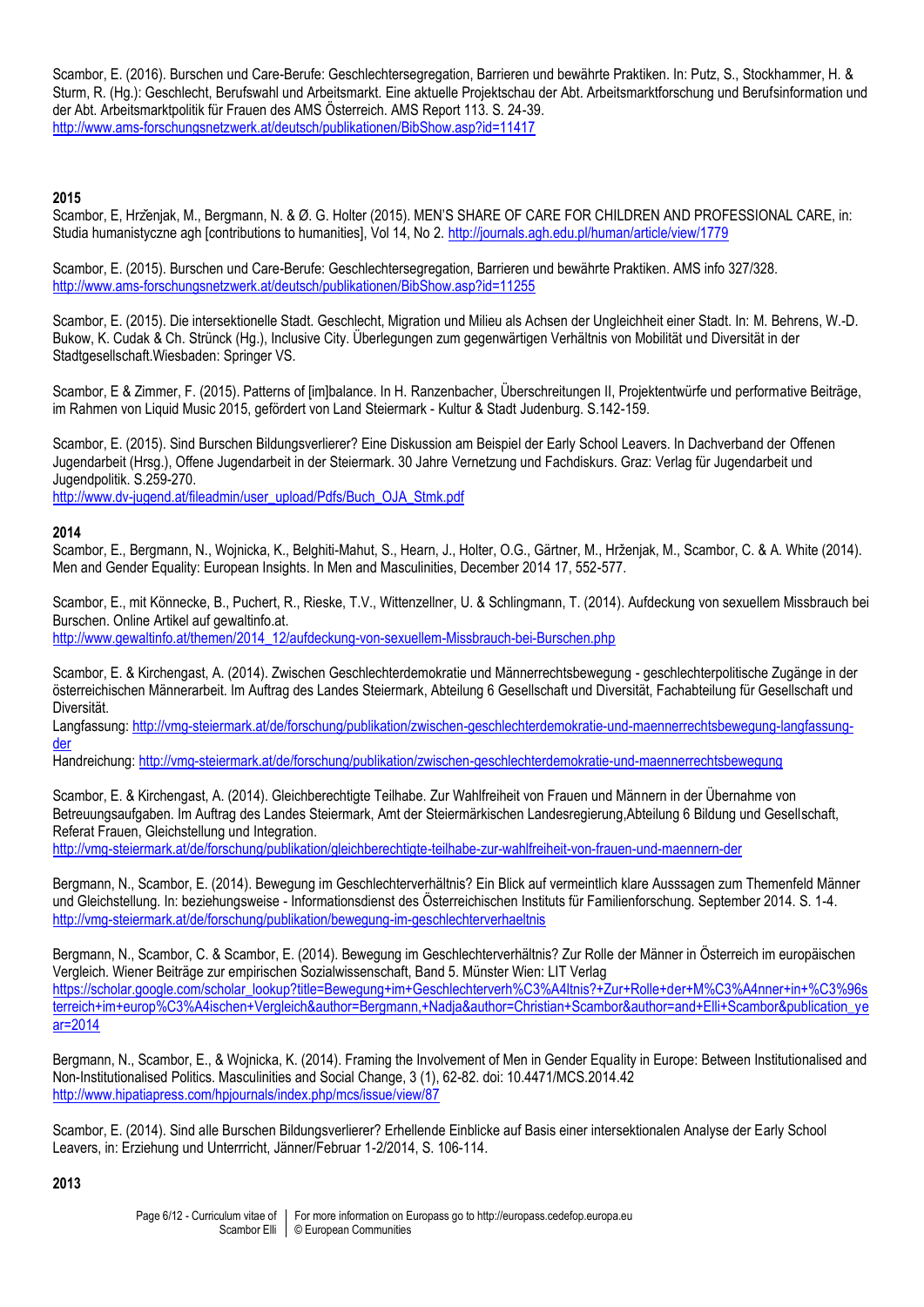Scambor, E., Wojnicka, K. & Bergmann, N. (ed.) (2013). Study on the Role of Men in Gender Equality. Prepared for the European Commission, written by Sophia Belghiti-Mahut, Nadja Bergmann, Marc Gärtner, Jeff Hearn, Øystein Gullvåg Holter, Majda Hrženjak, Ralf Puchert, Christian Scambor, Elli Scambor, Hartwig Schuck, Victor Seidler, Alan White & Katarzyna Wojnicka. <https://op.europa.eu/en/publication-detail/-/publication/f6f90d59-ac4f-442f-be9b-32c3bd36eaf1/language-en>

Scambor, E. (2013). Sind Burschen Bildungsverlierer? Eine Diskussion am Beispiel der Early School Leavers. In, Jugend Inside 3/2013. [http://dv](http://dv-jugend.at/wp-content/uploads/2015/10/jugendinside_sept_13.pdf)[jugend.at/wp-content/uploads/2015/10/jugendinside\\_sept\\_13.pdf](http://dv-jugend.at/wp-content/uploads/2015/10/jugendinside_sept_13.pdf)

Scambor, E. (2013). Intersektionale Gewaltprävention – eine Frage der Haltung. Online Artikel: [http://www.gewaltinfo.at/themen/2013\\_05/intersectionale\\_gewaltpraevention.php](http://www.gewaltinfo.at/themen/2013_05/intersectionale_gewaltpraevention.php)

Scambor, E. (2013). Stadt als soziale Praxis. Eine Erkundung von Graz an den Achsen Geschlecht, Migration und Jugend. In: ÖGZ - Österreichische Gemeinde-Zeitung. Das Magazin des Österreichischen Städtebundes. 3/2013.

Scambor, E. & Seidler, V. (2013). Boys in education in Europe: theoretical reflections and the case of early school leaving, in THYMOS: Journal of Boyhood Studies, Vol. 7, No. 1, Spring 2013, 3-20.

Scambor, E. & Zimmer, F. (2013). Transdiziplinäres Arbeiten an der Schnittstelle von Sozialwissenschaft und Medienkunst, in: B. Flath (Hg.), Musikmedienkunst. Wissenschaftliche und künstlerische Perspektiven. Bielefeld: transcript. S. 159-168.

Siegl, E., Scambor, E., Zingerle, M. & Mauerhofer, N. (2013). Studie Männerarbeit in Österreich. BMASK Männerpolitische Grundsatzabteilung. Wien.

#### **2012**

Scambor, E. (2012). Gleichstellung als Schwerpunkt der Organisationsentwicklung in der institutionellen Kinderbetreuung, in: Marie Meierhofer Institut für das Kind (Hg.), *und*Kinder, Nr. 90/Dezember 2012.

Scambor, E. & Zimmer, F. (Hg.) (2012). Die intersektionelle Stadt. Geschlechterforschung und Medienkunst an den Achsen der Ungleichheit. Bielefeld: transcript.

Scambor, E., Scambor, C. & Zimmer, F. (2012). Die intersektionale Stadt. Interdisziplinäre Zugänge und intersektionale Analysen am Beispiel des Sozialwissenschaft- und Medienkunstprojekts Intersectional Map. [http://portal](http://portal-intersektionalitaet.de/theoriebildung/schluesseltexte/scamborscamborzimmer/)[intersektionalitaet.de/theoriebildung/schluesseltexte/scamborscamborzimmer/](http://portal-intersektionalitaet.de/theoriebildung/schluesseltexte/scamborscamborzimmer/)

Scambor, C. & Scambor, E. (2012). Intersektionale Analyse in der Praxis. Grundlagen und Vorgangsweise bei der Analyse quantitativer Daten aus der Intersectional Map. In E. Scambor & F. Zimmer (Hrsg.), *Die intersektionelle Stadt. Geschlechterforschung und Medienkunst an den Achsen der Ungleichheit*. Bielefeld: transcript Verlag. S. 43-78.

Scambor, C. & Scambor, E. (2012). Men's Involvement in Gender Equality - Three Sides of a Coin, in C. Scambor, E. Scambor, N. Bergmann, A. White & G. Raine (2012), Study on the Role of Men in Gender Equality: Background and Discussion Papers for Workshop 3: Involving Men in Gender Equality.

[http://vmg-steiermark.at/sites/maennerberatung.mur.at/files/pdfdownload/ws-3\\_background\\_paper\\_involving\\_men\\_in\\_gender\\_equality.pdf](http://vmg-steiermark.at/sites/maennerberatung.mur.at/files/pdfdownload/ws-3_background_paper_involving_men_in_gender_equality.pdf)

Busche, M., Scambor, E. & Stuve, O. (2012). An Intersectional Perspective in Social Work and Education [Eine intersektionale Perspektive in Sozialarbeit und Bildung]. ERIS web journal, 1/2012, p. 2-14. [http://periodika.osu.cz/eris/4\\_31\\_articles-2012-1.html](http://periodika.osu.cz/eris/4_31_articles-2012-1.html)

Bissuti, R., Scambor, E., Scambor, C., Siegel, E., Predrag P. & Zingerle, M. (2012). Bedarfsanalyse unterstützender Massnahmen von sozial benachteiligten männlichen Jugendlichen an der Schnittstelle Ausbildung und Erwerbsarbeit. <https://broschuerenservice.bmask.gv.at/default.aspx>

Kassis, W., Artz, S., Scambor, C., Scambor, E. & Moldenhauer, S. (2012). Finding the way out: A non-dichotomous understanding of violence and depression resilience of adolescents who are exposed to family violence. *Child Abuse & Neglect*.

#### **2011**

Scambor, E. (2011). Gender Walk – Lernen in Bewegung. In: Über Bewegliches und Brüchiges im Gender Diskurs. GenderWerkstätte Jubiläumsbroschüre. S. 57 - 59.

<http://www.genderwerkstaette.at/gw-home/angebote/downloads-gw/finish/21-broschueren/199-bewegliches-und-bruechiges-im-gender-diskurs>

Scambor, E. & Busche, M. (2011). Intersektionalität - ein Konzept zur Analyse multipler Formen der Unterdrückung. In: Über Bewegliches und Brüchiges im Gender Diskurs. GenderWerkstätte Jubiläumsbroschüre. S. 25 - 27. <http://www.genderwerkstaette.at/gw-home/angebote/downloads-gw/finish/21-broschueren/199-bewegliches-und-bruechiges-im-gender-diskurs>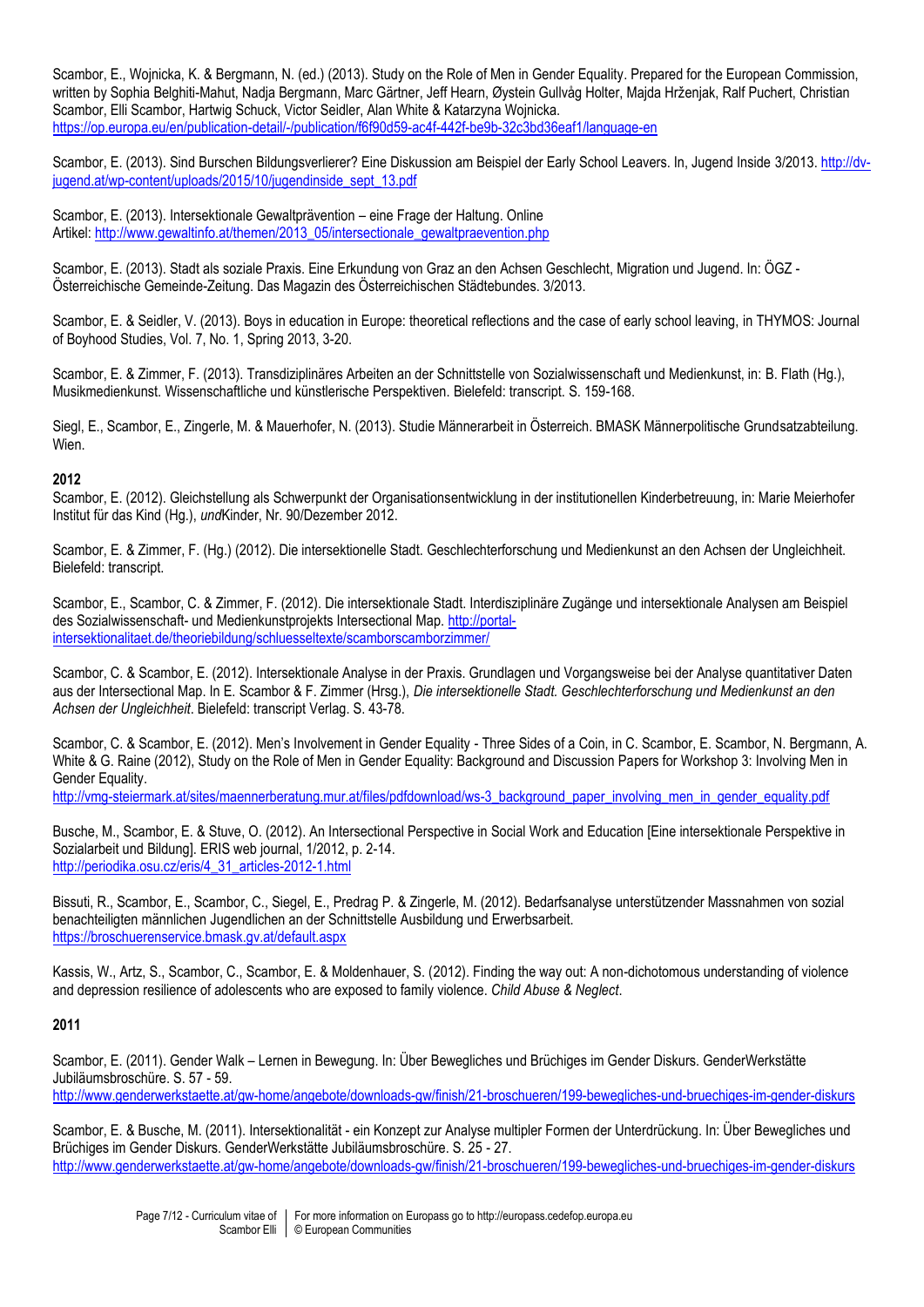Scambor, E. & Zimmer, F. (2011). Gender Map / Intersectional Map. Geschlechterforschung und Medienkunst. In: Über Bewegliches und Brüchiges im Gender Diskurs. GenderWerkstätte Jubiläumsbroschüre. S. 61 – 65. <http://www.genderwerkstaette.at/gw-home/angebote/downloads-gw/finish/21-broschueren/199-bewegliches-und-bruechiges-im-gender-diskurs>

Busche, M. & Scambor, E. (2011). STAMINA Gewaltresilienz bei Jugendlichen Qualitative Analyse. Forschungsbericht. EU-DAPHNE Projekt STAMINA. <https://www.vmg-steiermark.at/de/forschung/publikation/stamina-gewaltresilienz-bei-jugendlichen-qualitative-analyse>

Elmer, R., Scambor, E. & Kurzmann, M. M. (2011). Diversität von Männlichkeiten. Die Österreichische Männertagung im Oktober 2011 in Graz beschäftigt sich mit männlichen Orientierungsmustern als einem Beitrag zur Geschlechterdemokratie, in Switchboard. Zeitschrift für Männer und Jungenarbeit | Nr. 195 | Sommer 2011.

Kassis, W., Bohne, S., Scambor, E., Scambor, Ch., Mittischeck, L., Busche, M., Puchert, R., Romero, A., Abril, P., Hrženjak, M. & Humer, Z. (2011). STAMINA - Entwicklung von gewaltfreiem Verhalten in Schule und Freizeit bei Jugendlichen aus gewaltbelasteten Familien 2009 - 2011. <http://www.stamina-project.eu/files/deutsch3.pdf>

Stuve, O., Scambor, E., Fischer, M., Hrženjak, M., Humer, Z., Wittamer, M., Künstler, S., Busche, M., Scambor, C., Kurzmann, M.M., Frenzel, J., Wojnicka, K. & Cosso, A.R.(2011). Handbuch Intersektionale Gewaltprävention - Leitlinien zur Umsetzung einer Intersektionalen Gewaltprävention (IGIV). [http://igiv.dissens.de/fileadmin/IGIV/files/handbook/igiv\\_handbuch\\_intersektionalitaet.pdf](http://igiv.dissens.de/fileadmin/IGIV/files/handbook/igiv_handbuch_intersektionalitaet.pdf)

# **2010**

Scambor, E. (2010). Boys don't cry? Girls don't swear? Repräsentationen von Männlichkeiten und Weiblichkeiten. In: Geschlechtsbezogene Zugänge in der Offenen Jugendarbeit. Steirischer Dachverband der Offenen Jugendarbeit. S.8 - 12.

Kassis, W., Abril, P., Bohne, S., Busche, M., Hrzenjak, M., Humer, Z., Puchert, R., Romero, A., Scambor, C. & Scambor, E. (2010). Eltern und Lehrpersonen als Gewalt-Risikofaktoren Jugendlicher. Psychotherapie Forum, 18 (2), 80-88.

Scambor, E. & Busche, M. (2010). "My home is where the heart is." Intersektionale Ansätze in der Offenen Jugendarbeit. In: Land Steiermark, Fachabteilung 6A - Landesjugendreferat (Hrsg.), Jugendarbeit und Heimat. Versuch einer interdisziplinären Auseinandersetzung. S.80 - 97. <http://www.beteiligung.st/de/Content2/beteiligung.st/Aktuelles/Archiv/Buchpraesentation-Jugendarbeit-und-Heimat-02.03.10>

Scambor, E. & Zimmer, F. (2010). Gender\_Map /Judenburg, Intersectional Map /Graz, in: Kunst im öffentlichen Raum Steiermark. Projekte 2007- 2008, Springer Verlag: Wien/New York 2010, S. 106 - 111.

Scambor, C., Scambor, E. & Mittischek, L. (2010). Fragebogenerhebung an Steirischen Schulen im Rahmen des EU-Daphne-Projekts "Stamina". Auswahl wichtiger Ergebnisse [Bericht]. Graz: Forschungsbüro der Männerberatung Graz.

# *2009*

Scambor, E. & Busche, M. (2009): Intersektionality Mainstreaming. Unter:<http://www.peerthink.eu/peerthink/content/view/80/107/lang,en/>

Scambor, E., Scambor, C. & Reinbacher, F. (2009). PeerThink Evaluation Report Austria. Analysis of the Good Practice Project M.IK.E – Migration.Interculture.Empowerment. Available[: http://vmg-steiermark.at/de/forschung/projekt/peerthink-fostering-intersectional-violence](http://vmg-steiermark.at/de/forschung/projekt/peerthink-fostering-intersectional-violence-prevention-work-youngsters-eu-daphne)[prevention-work-youngsters-eu-daphne](http://vmg-steiermark.at/de/forschung/projekt/peerthink-fostering-intersectional-violence-prevention-work-youngsters-eu-daphne)

Scambor, Ch., Scambor, E., Reinbacher, F., Stöckel, I., Hrzenjak, M., Wittamer, M., Fischer, M., Busche, M., Stuve, O., Puchert, R., Pape, T.& Humer, Z. (2009). PeerThink - Ein Handbuch für intersektionale Gewaltprävention mit Peers. Daphne II Projekt "PeerThink – Tools and resources for an intersektional prevention of peer violence". Available (dt.)[: http://vmg-steiermark.at/sites/maennerberatung.mur.at/files/forschungdownloads/peerthink\\_manual\\_dt.pdf](http://vmg-steiermark.at/sites/maennerberatung.mur.at/files/forschungdownloads/peerthink_manual_dt.pdf)

Available (engl): [http://vmg-steiermark.at/sites/maennerberatung.mur.at/files/forschungdownloads/peerthink\\_manual\\_engl.pdf](http://vmg-steiermark.at/sites/maennerberatung.mur.at/files/forschungdownloads/peerthink_manual_engl.pdf)

# *2008*

Fischer, S., Scambor, C. & Scambor, E. (2008, Nr. 3). Den Gender Gaps auf der Spur: eine Methode zum Erwerb der Gender Analyse-Kompetenz (Ergänzt um eine Factbox von Walter Schuster) [Tracking the gender gaps: A method to enhance gender competency (with a factbox by Walter Schuster)]. MAGAZIN erwachsenenbildung.at, 12-1 – 12-13. Available: <http://www.erwachsenenbildung.at/magazin/08-3/meb08-3.pdf> http://www.eb-portal.at/magazin/08-3/meb08-3\_12\_f\_s\_s.pdf

Scambor, E., Edwards, J., Fischer, S., Knothe, B., Scambor, C., Schwerma, K., Abril, P., Amato, J., Arlič, F., Franthal, I., Humer, Ž., Romero, A. & Frelih, M. (2008). Professional Standards for Gender Work in Adult Education. Grundtvig Project: GEMTREX – PROFESSIONALISING GENDER TRAINERS AND EXPERTS IN ADULT EDUCATION. Available[: http://www.gemtrex.eu/professional\\_standards.pdf](http://www.gemtrex.eu/professional_standards.pdf)

Scambor, E. & Krabel, J. (2008). Gender Mainstreaming in Early Childhood Education. (Poster at the International Conference on Gender Mainstreaming and gender-sensitive pedagogy in early childhood education, final conference of the EU-project Gender Loops, Berlin, Germany).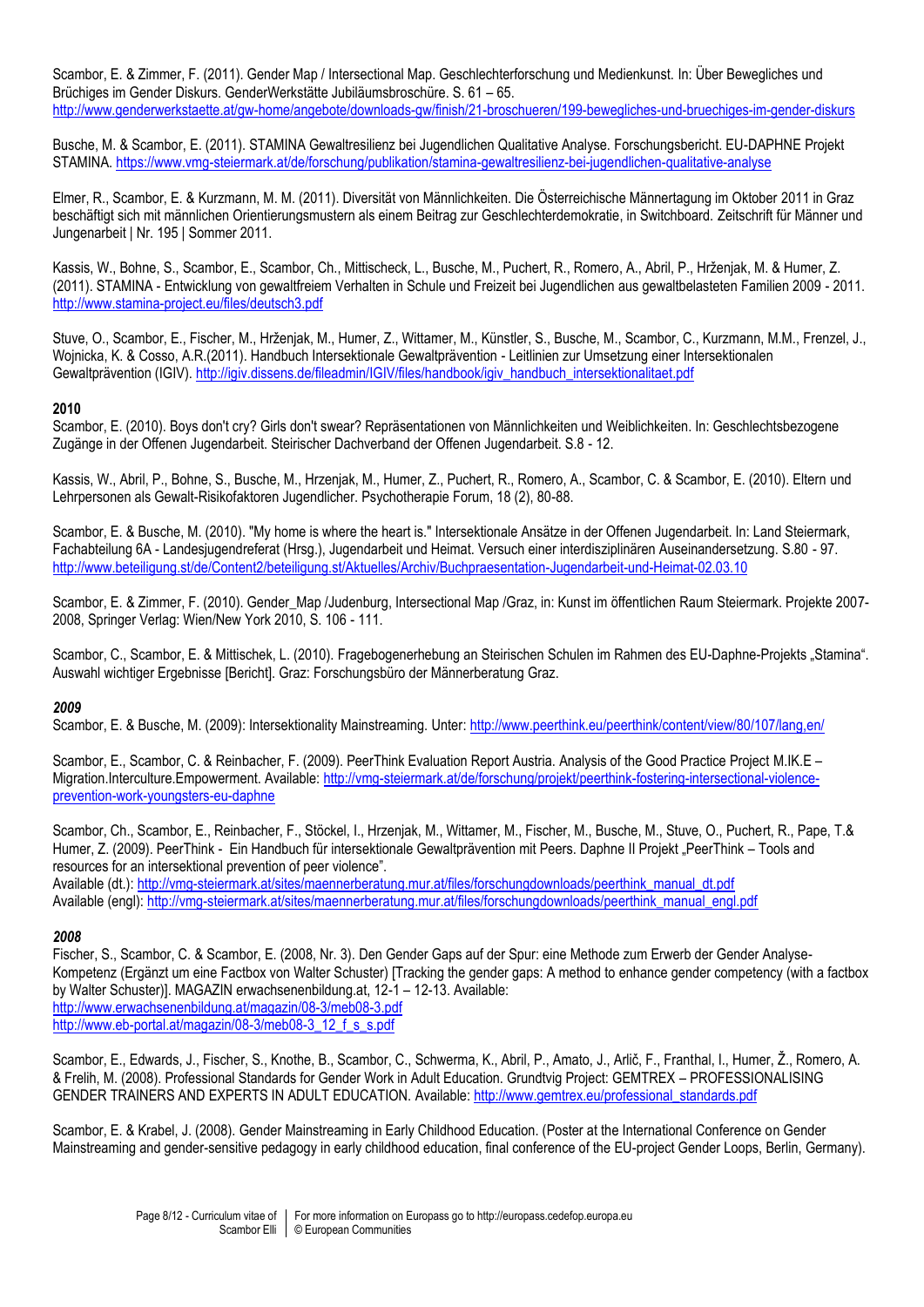Abril P., Amato, J., Arlič, F., Edwards, J., Fischer, S., Franthal, I., Frelih, M., Humer, Z., Knothe, B., Romero, A., Scambor, C., Scambor, E. & Schwerma, K. (2008). Standards and Training for Gender Workers in Europe. Quality Criteria and Further Education for Gender Work. Grundtvig Project: GEMTREX – PROFESSIONALISING GENDER TRAINERS AND EXPERTS IN ADULT EDUCATION. Available[: http://www.gemtrex.eu/](http://www.gemtrex.eu/)

Abril P., Amato, J., Arlič, F., Edwards, J., Fischer, S., Franthal, I., Frelih, M., Humer, Z., Knothe, B., Romero, A., Scambor, C., Scambor, E. & Schwerma, K. (2008). Compendium of Theory, Practice and Quality Standards for Gender Workers. A Gender Worker Development Programme. Grundtvig Project: GEMTREX – PROFESSIONALISING GENDER TRAINERS AND EXPERTS IN ADULT EDUCATION. Available:<http://www.gemtrex.eu/>

Scambor, C. & Scambor, E. (2008). Men and Gender Mainstreaming. Prospects and Pitfalls of a European Strategy. Journal of Men's Studies, 16 (3), 301-315.

Reinbacher, F., Nwoha, L., Scambor, E. & Scambor, C. (2008). Eine folgenschwere Verbindung. Geschlecht und Migrationshintergrund als Kategorien in der Gewaltprävention mit Männern [A momentous connection – Gender and Migration in violence prevention with men]. *Zeitung der Plattform gegen die Gewalt in der Familie*, 4. 6 – 7.

# *2007*

Scambor E., Melzer-Azodanloo N. & Fill M. (2007). Gender Analyse ausgewählter Kollektivverträge im Rahmen der Entwicklungspartnerschaft job.plan [Gender Analysis of selected collective agreements, Equal-partnership jobplan]. Available <http://vorarlberg.at/pdf/endberichtkollektivvertr-.pdf>

Scambor, E. (2007). Gender Analysen in Organisationen - Fokus aktive Vaterschaft. Beitrag im Rahmen der Entwicklungspartnerschaft Karenz und Karriere [Gender Analysis in organisations – focussing active fatherhood, Equal-partnership parental leave and career]. Available: http://www.maennerberatung.at und unter:<http://www.karenzundkarriere.at/unternehmen/unternehmen.html>

Scambor, E. (2007). Das Öffentliche als Abbild der Polis. Zur sozialen Konstruktion von Geschlecht im öffentlichen Raum. In H. Ranzenbacher, Liquid Music. Genius Loci / Judenburg 1998 - 2007. 52 - 59.

Scambor, E. (2007, May). Focus Active Fatherhood in Organizations. The Three Phases Model for Gender Analysis - Tailored Interventions. (Poster at the second Düsseldorfer Vatertag, Düsseldorf / Deutschland, 17th Mai 2007).

Scambor, E. & Scambor, C. (2007, Nr. 10). Der Gender Walk. Eine bewegte Analyse der sozialen Konstruktion von Geschlecht im öffentlichen Raum [The Gender Walk. Analysis-in-motion of the social construction of gender in the public sphere]. *zoll+ Österreichische Schriftenreihe für Landschaft und Freiraum,* 17 (10), 25-29.

Puchert, R., Busche, M. & Schuck, H. (2007). Protective environmental factors securing human rights. Discussion of European research on positive and protective factors particularly in working life, including current restructuring of European labour markets under gender perspectives and surveys on the cultural changes of image and social reality of men (with R. Klein, Ø. G. Holter, L. Kelly, C. May-Chahal, C. Scambor, E. Scambor, M. Gärtner and L. Jungnitz). Report within the Co-ordination Action on Human Rights Violations (CAHRV) funded by the European Commission, 6th Framework Programme, Project No. 506348. Retrieved February, 21, 2008. Available: [http://www.cahrv.uni-osnabrueck.de/reddot/Literature\\_review\\_SN\\_4\\_end.pdf](http://www.cahrv.uni-osnabrueck.de/reddot/Literature_review_SN_4_end.pdf)

Abril P., Arlič F., Edwards J., Fischer S., Humer Z., Knothe B., Scambor C., Scambor E., Schwerma K. & Sušnik M. (2007). NEEDS ANALYSIS ON GENDER MAINSTREAMING AND PROSPECTS OF QUALIFICATION CRITERIA FOR GENDER PROFESSIONS. Grundtvig Project: GEMTREX – PROFESSIONALISING GENDER TRAINERS AND EXPERTS IN ADULT EDUCATION. SURVEY REPORT Austria, Germany, Slovenia, Spain and United Kingdom. Available:<http://www.gemtrex.eu/>

Fischer, S., Scambor, E. & Scambor, C. (2007). Needs analysis GEMTREX: AUSTRIA. Grundtvig Project: GEMTREX – PROFESSIONALISING GENDER TRAINERS AND EXPERTS IN ADULT EDUCATION. SURVEY REPORT Austria. Available:<http://www.gemtrex.eu/>

Scambor, E. & Struve, O. (2007). Diversity / Intersectionality - What Makes the Difference? Working paper within the Daphne project »peerthink«. Available: http://www.peerthink.eu/peerthink/content/view/25/39/lang,de/ [1.7.2009]

Scambor, E. & Reinbacher, F. (2007). Intersectionality and Peer Violence Prevention. Austrian Report. Available: [http://vmg](http://vmg-steiermark.at/sites/maennerberatung.mur.at/files/pdfdownload/country_report_austria.pdf)[steiermark.at/sites/maennerberatung.mur.at/files/pdfdownload/country\\_report\\_austria.pdf](http://vmg-steiermark.at/sites/maennerberatung.mur.at/files/pdfdownload/country_report_austria.pdf)

#### *2006*

Scambor, E. & Fasshauer, M. (2006). Strukturelle Rahmenbedingungen aktiver Vaterschaft. Fokus – Karenzregelungen und Teilzeit in Österreich [Structural conditions on active fathering. Parental leave regulations and part time work in Austria] (Working paper within the Equal-partnership "Karenz und Karriere").

Available: [http://vmg-steiermark.at/sites/maennerberatung.mur.at/files/pdfdownload/strukturelle\\_rahmenbedingungen\\_aktiver\\_vaterschaft.pdf](http://vmg-steiermark.at/sites/maennerberatung.mur.at/files/pdfdownload/strukturelle_rahmenbedingungen_aktiver_vaterschaft.pdf)

Scambor, E. (2006, Nr. 4). Väterkarenz in Österreich. Strukturelle Rahmenbedingungen und geschlechtliche Implikationen [Father's leave in Austria. Structural framework and gendered implications]. In *Interesse. Soziale Information,* 1-2.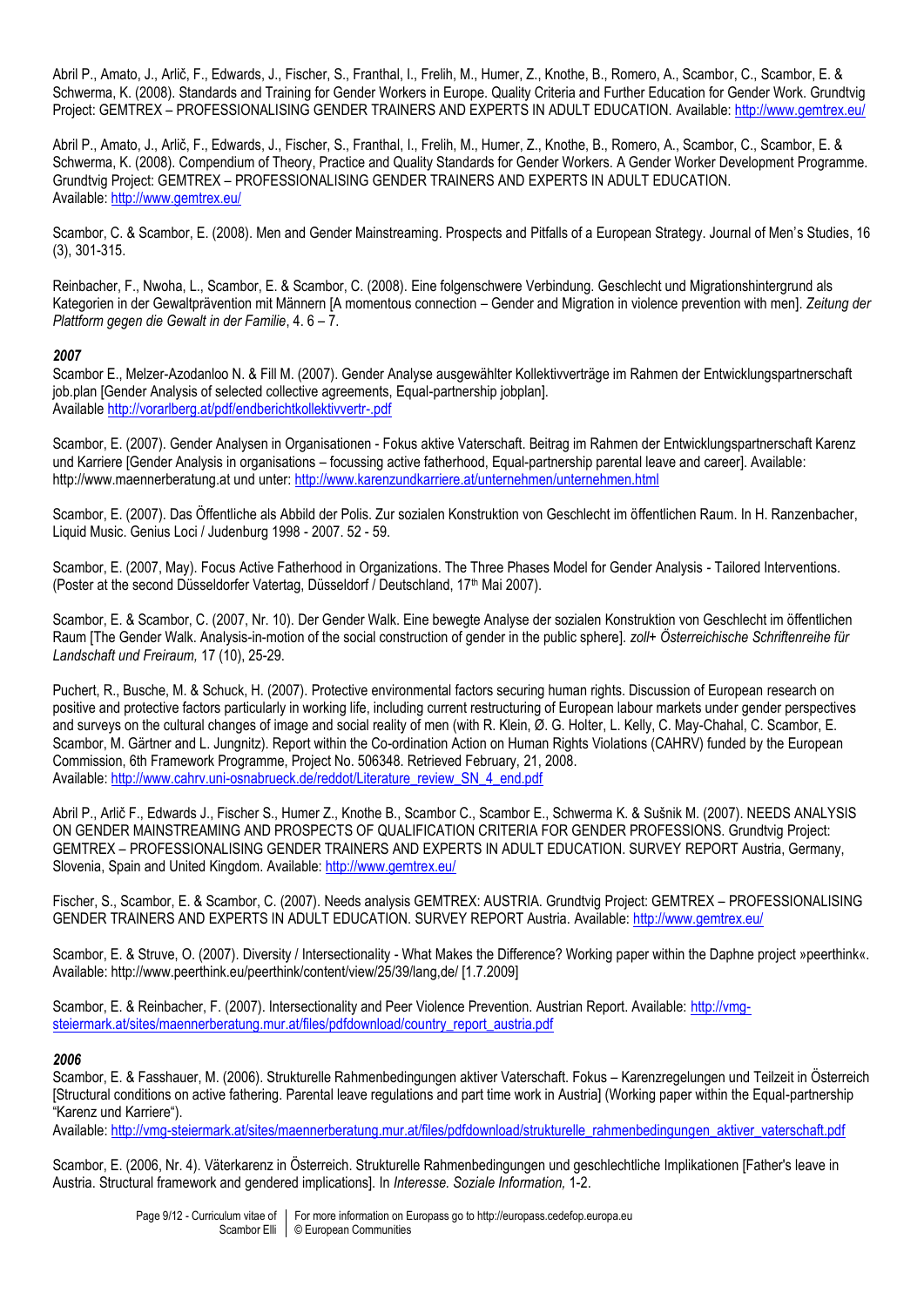Scambor E. & Scambor C. (2006). Männer zwischen Produktions- und Reproduktionsarbeit. In H. Werneck, M. Beham & D. Palz (Hrsg.), *Aktive Vaterschaft - Männer zwischen Familie und Beruf* (S. 167-181). Gießen: Psychosozial-Verlag.

Scambor, E. (2006, October). Focus Active Fatherhood in Organizations. The Three Phases Model for Gender Analysis - Tailored Interventions (Poster at the International Conference "Fostering Caring Masculinities (FOCUS)", Girona / Spain, 20-22 October 2006).

Scambor, E. & Neumayer, A. (2006). *Männer in Karenz. Eine exemplarische Darstellung qualitativer Analyseergebnisse* [Men in parental leave. Examples of the results of the qualitative study] (Working paper within the Equal-partnership "Karenz und Karriere"). Available: [http://vmg](http://vmg-steiermark.at/sites/maennerberatung.mur.at/files/pdfdownload/maenner-in-karenz.pdf)[steiermark.at/sites/maennerberatung.mur.at/files/pdfdownload/maenner-in-karenz.pdf](http://vmg-steiermark.at/sites/maennerberatung.mur.at/files/pdfdownload/maenner-in-karenz.pdf)

# *2005*

Scambor, C., Schwerma, K. & Abril, P. (2005). Towards a New Positioning of Men [with Amichai-Hamburger, Y., Atanassova, M., Gärtner, M., Halrynjo, S., Holter, O. G., Höyng, S., Kreimer, M., Lyng, S. T., Puchert, R., Riesenfeld, V., Scambor, E. & Velkova, V.]. In R. Puchert, M. Gärtner, S. Höyng (eds.), *Work Changes Gender. Men and Equality in the Transition of Labour Forms* (pp. 117-173). Opladen: Barbara Budrich Publishers.

*Scambor, E. & Scambor, C. (2005, Nr. 170). Work changes ... and gender? Zur Veränderung des Selbstbildes bei Männern, die Betreuungsaufgaben übernehmen [Work changes ... and gender? On the changes of self-concepts of men who take over caring tasks].*  Switchboard, *16-19.*

Scambor E. & Scambor C. (2005). Gender Gaps in IT Education - Teilnehmer/innenbefragung [Gender Gaps in IT Education – A survey on the participants]. In GemCITE Projektpartnerschaft (ed.), *GemCITE concept. Gender Mainstreaming concept for IT education. Ein Handbuch zur Entwicklung und Verbesserung der Qualität von IT-Aus- und Weiterbildungen als Beitrag zur Gleichstellung von Frauen und Männern* (S. 55-70). Graz: Editor.

Halrynjo, S. & Holter, O. G. (2005). Male Job and Life Patterns: A Correspondence Analysis [with Riesenfeld, V., Schwerma, K., Scambor, E. & Scambor C.]. In R. Puchert, M. Gärtner & S. Höyng (eds.), *Work Changes Gender. Men and Equality in the Transition of Labour Forms* (pp. 105- 115). Opladen: Barbara Budrich Publishers.

Holter Ø. G., Riesenfeld V. & Scambor E. (2005). We don't have anything like that here!' – Organisations, Men and Gender Equality. In R. Puchert, M. Gärtner & S. Höyng (eds.), *Work Changes Gender. Men and Equality in the Transition of Labour Forms (pp. 73 - 104). Opladen:* Barbara Budrich Publishers.

Scambor, C. & Scambor, E. (2005). Väter bei der Betreuung ihrer Kinder – "Ich habe mir das anders vorgestellt...". [Fathers taking care of their children – 'I thought this was different...'] In H. Krall (Hrsg.), *Jungen- und Männerarbeit. Bildung, Beratung und Begegnung auf der "Baustelle Mann"* (S. 161-171). Wiesbaden: VS Verlag für Sozialwissenschaften.

Scambor, C. & Scambor, E. (2005, Nr. 1). Wer oder was bin ich? Arbeit, Beruf und männliche Identität. [Who or what am I? Work, occupation and male identity] *bob,* 133-137.

#### *2004*

Abril, P., Gärtner, M., Halrynio, S., Holter, Ø. G., Höyng, S., Puchert, R., Riesenfeld, V., Scambor, C., Scambor, E. & Schwerma, K. (2004). *Work Changes Gender - Towards a new organisation of men's lives – emerging forms of work and opportunities for gender equality* (Final report of the research group Work Changes Gender, with Amichai-Hamburger, Y., Atanassova, M., Lyng, S. T., Neumann, S., Ramos, X., Silber, J. & Velkova V.).

Scambor, E. & Scambor, C. (2004, Nr. 4). Wo bleiben die Männer? *Tools - Österreichische Fachzeitschrift für Erwachsenenbildung,* 7-10.

#### *2003*

Scambor E. (2003, Nr. 03). Arme Männer? Kommentar zur Veröffentlichung der Männerstudie 2002. *an.schläge. Das feministische Magazin*, 44.

Scambor, C., Scambor, E. & Voitle, J. (2003). *Men in caring situations* (Report of the Austrian pre-study for the 3rd work package "Towards a new positioning of men" within the European research project: "Work Changes Gender – New forms of work, new orientations for men's lives, opportunities for gender equality").

Available: [http://vmg-steiermark.at/sites/maennerberatung.mur.at/files/pdfdownload/men\\_in\\_caring\\_situations.pdf](http://vmg-steiermark.at/sites/maennerberatung.mur.at/files/pdfdownload/men_in_caring_situations.pdf)

Scambor E. (2003). *Die Arbeitsmarktentwicklung in Österreich – wesentliche Trends und Effekte arbeitsmarktpolitischer Gleichstellungsmaßnahmen. Beitrag zum Forschungsprojekt Work Changes Gender.* Available: [http://vmg-steiermark.at/sites/maennerberatung.mur.at/files/pdfdownload/arbeitsmarktentwicklung\\_oesterreich\\_2003.pdf](http://vmg-steiermark.at/sites/maennerberatung.mur.at/files/pdfdownload/arbeitsmarktentwicklung_oesterreich_2003.pdf)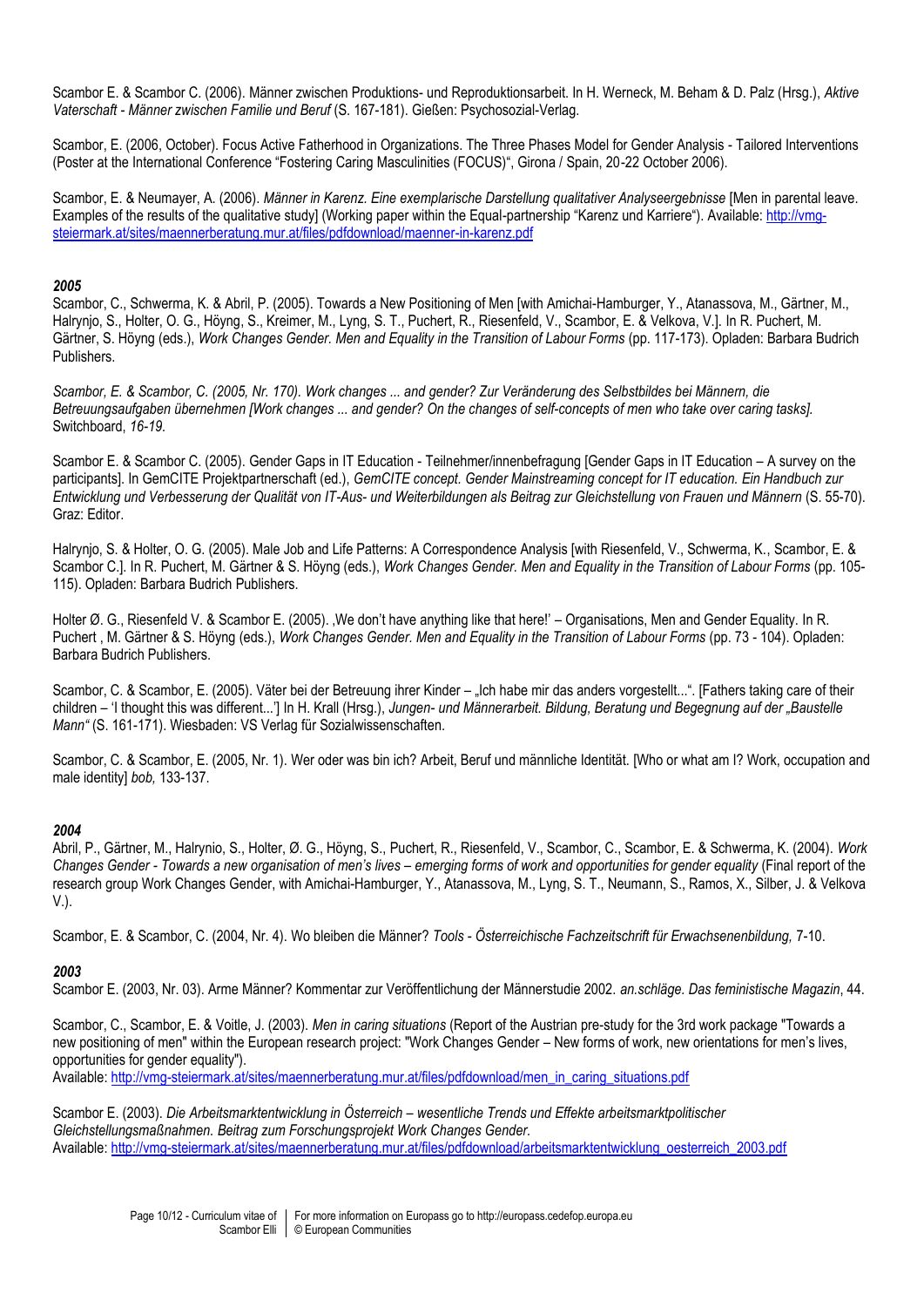# **Projects:**

KIRAS-Projekt ResilienceWorks <https://www.resilienceworks.at/projektuebersicht>

Frauenkarrieren im Musikbereich (KUG) <https://www.vmg-steiermark.at/forschung/projekt/frauen-auf-dem-weg-zu-fuehrungspositionen-im-kuenstlerischen-bereich>

EU-Projekt FOMEN - FOCUS ON MEN [https://www.focus-on-men.eu](https://www.focus-on-men.eu/)

EU-Projekt Men in Care (MiC) <https://www.men-in-care.eu/de/ueber-mic>

EU-Projekt PARENT Promotion, Awareness Raising and Engagement of Men in Nurture Transformations <https://www.vmg-steiermark.at/forschung/projekt/parent-promotion-awareness-raising-and-engagement-men-nurture-transformations>

Evaluation EU-Projekt #unexcited ... talking about sexuality <https://sexeducationinfo.com/about>

Evaluation 'GeWa - Gemeinsam Wachsen' des Vereins IKEMBA (Förderung durch den Fonds Gesundes Österreich) <https://www.vmg-steiermark.at/forschung/projekt/evaluation-gewa-gemeinsam-wachsen>

GeFöM – Bedarfe und Handlungsempfehlungen zur Gesundheitsförderung von Männern\* in der Steiermark (Land Stmk/Gesundheit) <https://www.vmg-steiermark.at/forschung/projekt/gefoem-bedarfe-und-handlungsempfehlungen-zur-gesundheitsfoerderung-von-maennern>

Jungen\*pädagogik und Prävention von sexualisierter Gewalt (Dissens e.V. Berlin und ASH Berlin) <https://www.jungenpaedagogik-und-praevention.de/>

EU-Projekt Boys in Care Occupations - BiC <http://vmg-steiermark.at/de/forschung/projekt/boys-care-jungen-staerken-bei-der-wahl-eines-sozialen-erzieherischen-oder>

EU-Projekt DEE Diversity, Equality and inclusion in pre-primary Education and care: a gender perspective <https://deeplus.wixsite.com/deep/dee-output>

EU-Projekt zu Sexualität und Gewalt an Jungen - Culture of Care <http://vmg-steiermark.at/de/forschung/projekt/eu-projekt-zu-sexualitaet-und-gewalt-jungen-culture-care>

Evaluation Regionale Bibliotheks-BegleiterInnen 2016/17 <http://vmg-steiermark.at/de/forschung/projekt/evaluation-regionale-bibliotheks-begleiterinnen-201617>

EU-Projekt zur Unterstützung von Gewaltresilienz bei Kindern und Jugendlichen in betreuten Wohnformen - Alternative Future <http://alternativefuture.eu/>

Aufdeckung und Prävention von sexualisierter Gewalt gegen männliche Kinder und Jugendliche (2013-2016) <http://www.aup.dissens.de/index.php?id=67>

Zwischen Geschlechterdemokratie und Männerrechtsbewegung (2014-2015) <http://vmg-steiermark.at/forschung/projekt/zwischen-geschlechterdemokratie-und-maennerrechtsbewegung>

Studie zur Wahlfreiheit von Frauen und Männern in der Übernahme von Betreuungsaufgaben 'Gleichberechtigte Teilhabe" (2013-2014) <http://www.verwaltung.steiermark.at/cms/beitrag/12103499/108305303/>

Impact (2013-2014, Daphne-III) <http://www.work-with-perpetrators.eu/en/impact.php>

Evaluation der Männerarbeit in Österreich (2013) [http://vmg-steiermark.at/sites/maennerberatung.mur.at/files/pdfdownload/studie\\_maennerarbeit\\_in\\_oesterreich.pdf](http://vmg-steiermark.at/sites/maennerberatung.mur.at/files/pdfdownload/studie_maennerarbeit_in_oesterreich.pdf)

Evaluation SEGAME (2012) <http://vmg-steiermark.at/forschung/projekt/evaluation-segame>

Page 11/12 - Curriculum vitae of | For more information on Europass go to http://europass.cedefop.europa.eu Study on the Role of Men in Gender Equality (2011 – 2012, Employment, DG Social Affairs and Equal Opportunities) <https://op.europa.eu/en/publication-detail/-/publication/f6f90d59-ac4f-442f-be9b-32c3bd36eaf1/language-en>

Scambor Elli © European Communities